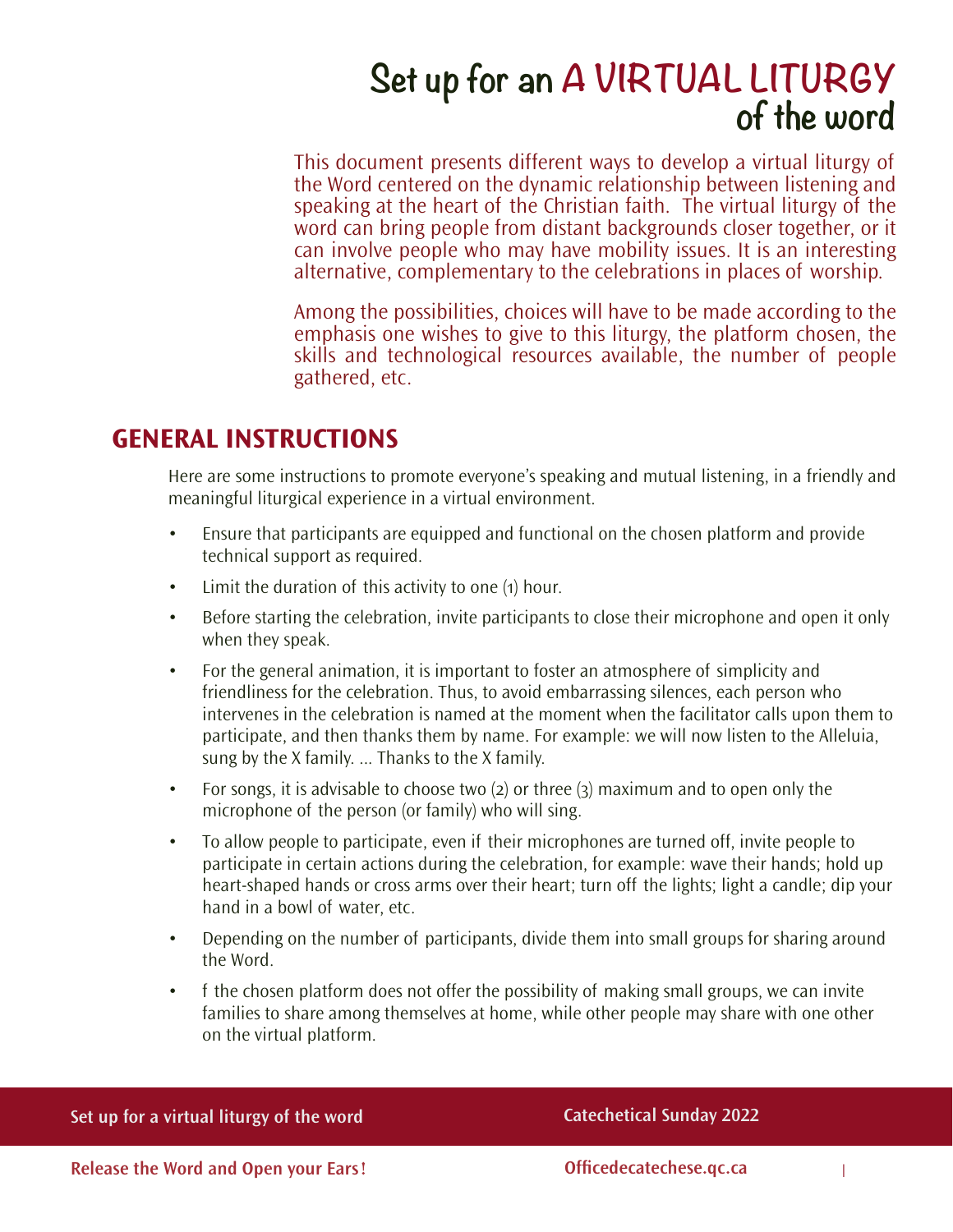## **BEFORE THE CELEBRATION**

Propose to live a biblical catechesis of the Sunday liturgy from the texts of the day of the celebration, in small groups of adults, families or by age. With families or youth, one can limit oneself to the gospel while making connections with other stories.

Invite the catechists and all the participants to collaborate in the preparation and realization of the celebration: invitation, animation, welcome, songs, gestures, reading, instructions, technical manager, etc.

Prepare a document for the participants, including: the process, the scripture verses, questions, songs, etc.

Send an invitation. For example, use **the Catechesis Sunday poster** [https://officedecatechese.qc.ca/productions/](https://officedecatechese.qc.ca/productions/dimanche/index.html) [dimanche/index.html](https://officedecatechese.qc.ca/productions/dimanche/index.html) and add a title for the event (e.g., *Celebration of the Intergenerational Word, Let's Listen!* ), as well as useful information: date and time, Zoom link (or other platform), possible preparations, etc.

Offer people one of the following ways to prepare for the celebration:

- complete a *Mentimeter* survey by completing one of the following sentences:
- What helps me to listen carefully to someone is...
- What helps me to speak up is...
- • observe **the poster of Catechesis Sunday** and react to it: what we love, what questions arise in us; how does this poster speak to me?
- • prepare a symbolic object, chosen according to the texts of the day, and which will be used during the celebration, for example: a bowl of water, a candle, oil, a bible, a pilgrim's staff, sand, a rock, a blanket or a scarf, etc.
- If applicable, ask participants to prepare three small cards with the following symbols (one symbol per card) drawn:
- a question mark
- a smiling heart or emoticon
- the word 'impossible' or 'unacceptable', or a perplexed emoticon.

These cards will be used during the proclamation of the Word.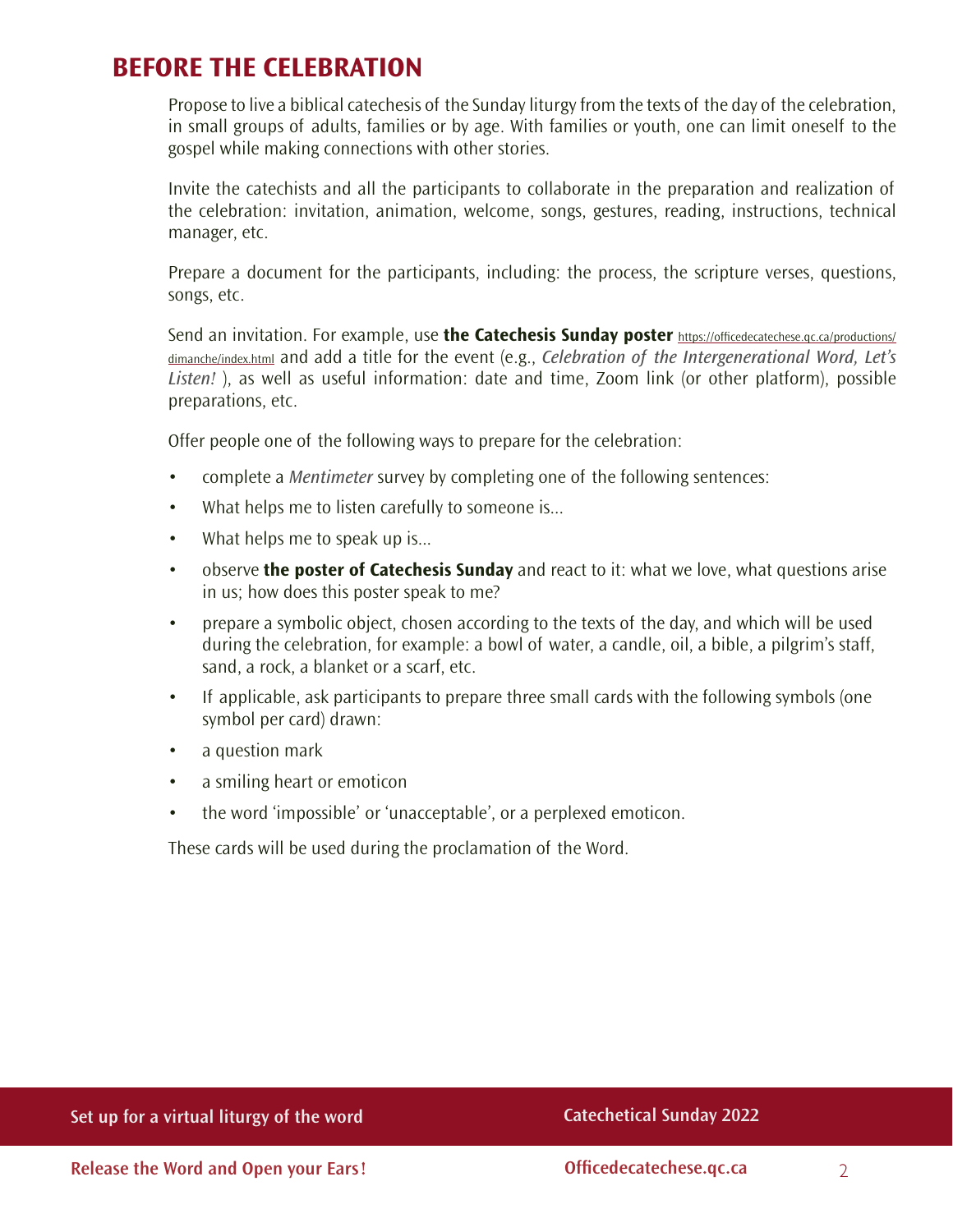## **WELCOMING**

Invite participants to connect 15 minutes before the start of the celebration; take the time to welcome each other and share news. Name each one or invite everyone to introduce themselves briefly.

Depending on the preparation that was requested in advance, invite people to:

- • share *Mentimeter* surveyresults
- share their thoughts on the Catechesis Sunday poster
- show their symbolic object

If no preparation has been proposed before the celebration:

- share your reactions to the Poster of Catechetical Sunday: what we like, what questions arise in us; how does this poster speak to you?
- invite you to complete one of the following sentences or use Mentimeter:
- What helps me to listen carefully to someone is...
- What helps me to speak up is...

## **LITURGY OF THE WORD**

**Note:** For a family celebration, we will limit ourselves to the gospel reading. One can also sing the psalm.

#### **Before the proclamation of the texts:**

Brief dialogue by two people; this dialogue has one or other of the following objectives:

- introduce the symbolism of "Release the Word... and Keep your Ears Open!"
- introduce the biblical texts of the day.
- • describe a current experience related to the scripture text.

### **Proclamation and listening to the Word:**

One can animate the proclamation of the Word in different ways, you may choose:

- Reading the text by two or more people (ensure fluency of reading);
- proclamation by a main reader and echo of certain words, by another person, evoking a different translation or an etymological meaning;
- narrative with visual support (editing from images, photos, etc.) or presentation of a video;
- narrative with the support of objects or decorative elements;

### **Set up for a virtual liturgy of the word Catechetical Sunday 2022**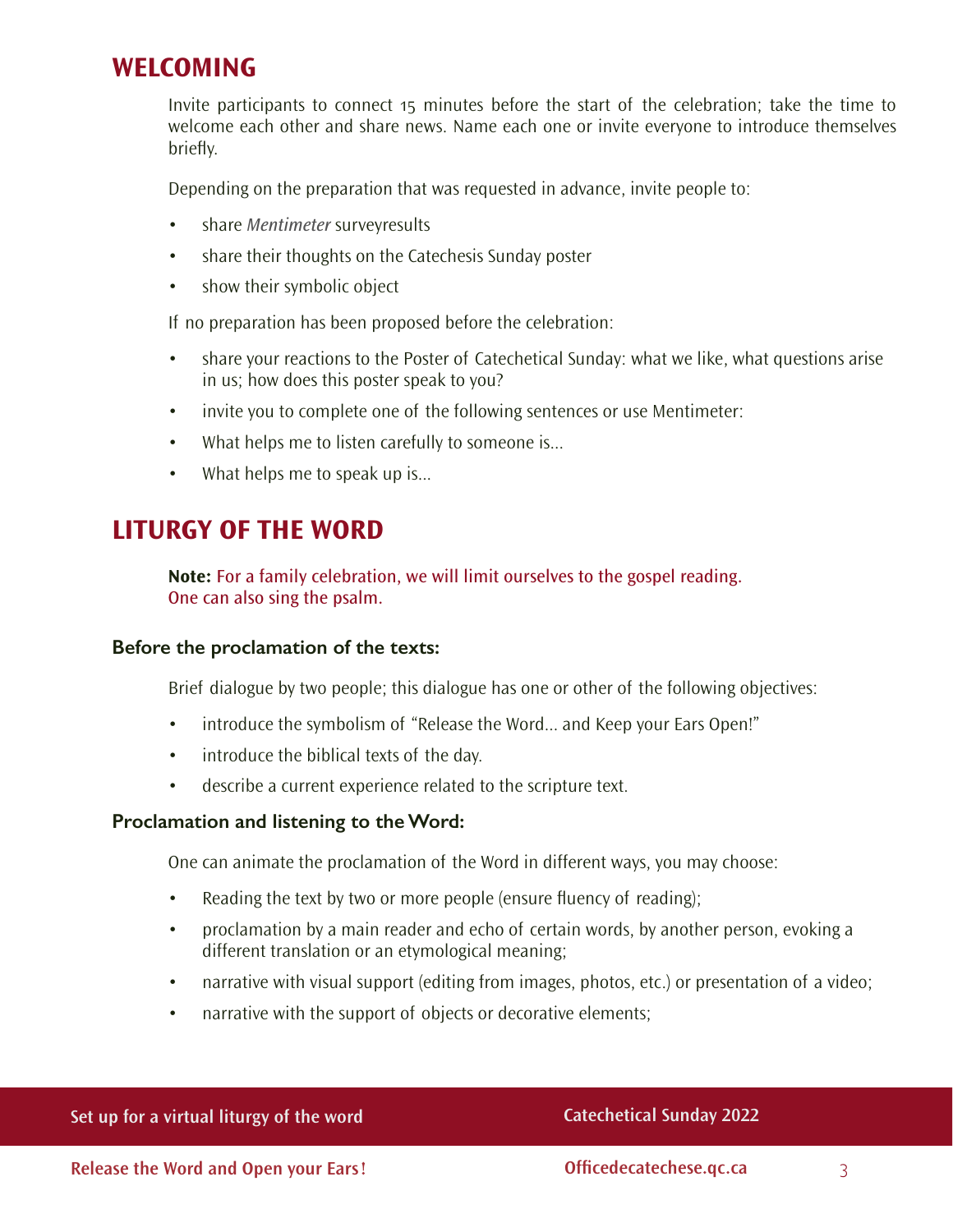A narrative in which people are invited to express their reactions by showing the appropriate card:

- a question mark: "it makes me wonder"
- a smiling heart or emoticon: "it touches me"
- the word "impossible" or "unacceptable", or a perplexed emoticon: "I hesitate or I am perplexed"

### **Sharing the Word in small groups**

Collect spontaneous questions from participants about the narrative or ask questions:

- What astonishes or surprises you about the readings we have just heard? Why?
- What connects with you, touches you, challenges you?
- What connections do you make between this narrative and other biblical texts? Does this help you better grasp the Word?
- What meaning does this Word have for your life, or how is it true for you today?

### **OR**

Ask more specific questions, but always open-ended questions, depending on the scripture text (open-ended questions are questions that can give rise to several different answers, depending on the participant; closed questions call for a single correct answer).

Note: If the technique of the three small cards was used, you can start the discussion by using the different reaction cards: when did you raise such and such a card and why?

### **Profession of faith and prayers:**

Invite participants to proclaim the Baptismal promises Creed.

Invite participants to share spontaneous prayers, following or instead of prepared prayers.

Invite participants to pray the Lord's Prayer sung, recited or recited in two voices.

### **SENDING FORTH**

Prayer of the Catechists OR Prayer of the Christian Community: [https://officedecatechese.qc.ca/\\_pdf/dimanche/2022/PrayerCatechists.pdf](https://officedecatechese.qc.ca/_pdf/dimanche/2022/PrayerCatechists.pdf)

Before leaving, participants can discuss the means or resources they use to be fed and nourished on the word of God: virtual catechesis, biblical applications, etc. If necessary, the person who animates can add some suggestions.